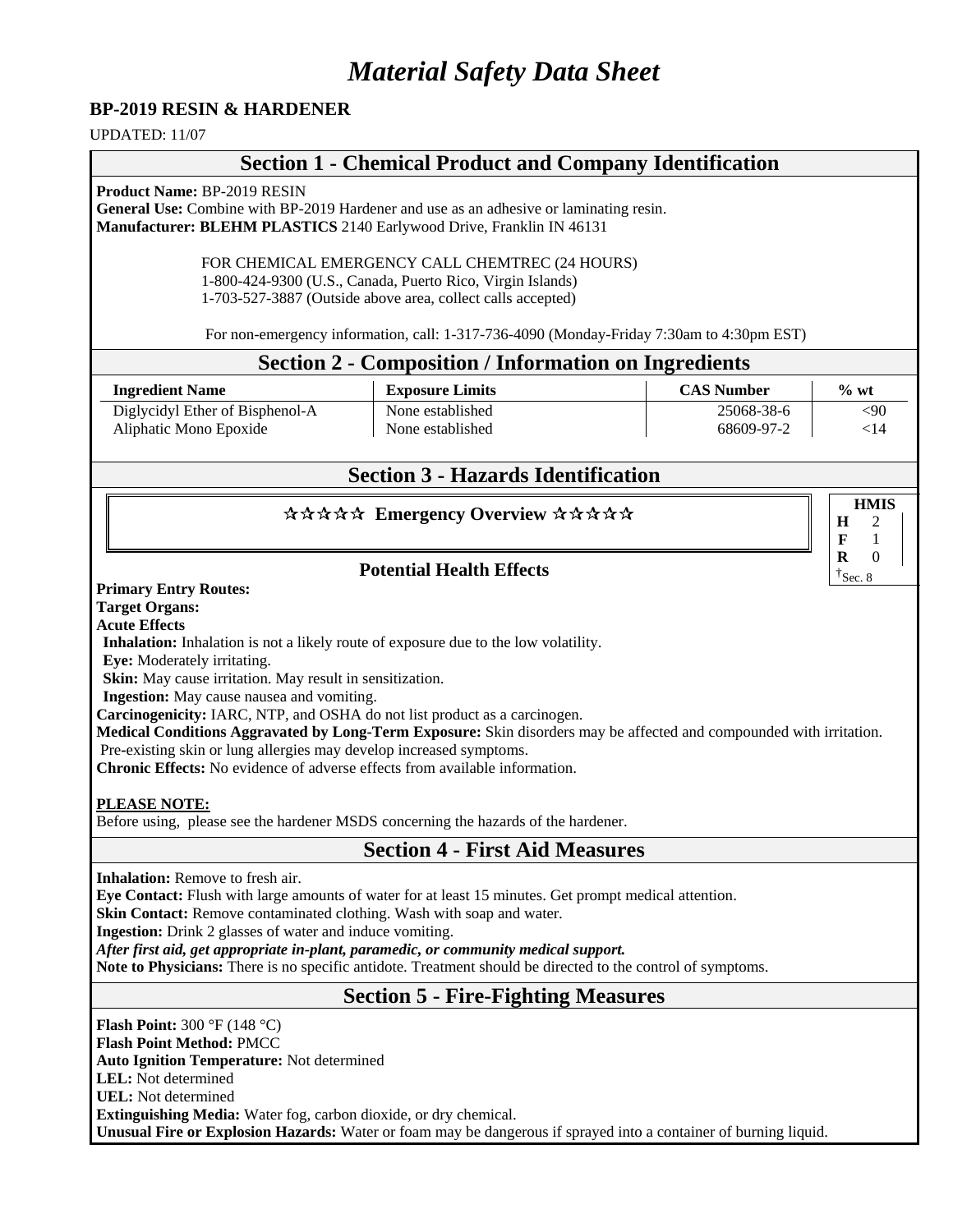#### **Sensitivity to Mechanical Discharge:** No

**Sensitivity to Static Discharge:** No

**Hazardous Combustion Products:** Carbon monoxide and carbon dioxide.

**Fire-Fighting Instructions:** Do not release runoff from fire control methods to sewers or waterways.

**Fire-Fighting Equipment:** Because fire may produce toxic thermal decomposition products, wear a self-contained breathing apparatus (SCBA) with a full face piece operated in pressure-demand or positive-pressure mode.

## **Section 6 - Accidental Release Measures**

#### **Spill /Leak Procedures:**

**Small Spills:** Absorb on a suitable medium and dispose of as recommended.

**Large Spills:** 

**Containment:** For large spills, dike far ahead of liquid spill for later disposal. Do not release into sewers or waterways. **Cleanup:** Absorb on a suitable medium and dispose of as recommended.

 **Regulatory Requirements:** Follow applicable OSHA regulations (29 CFR 1910.120).

## **Section 7 - Handling and Storage**

**Handling Precautions:** Avoid skin and eye contact. Wash after handling. Do not take internally. **Storage Requirements:** Store in a cool, dry place. Keep away from open flames and high temperatures.

## **Section 8 - Exposure Controls / Personal Protection**

**Engineering Controls:**

**Ventilation:** Provide general or local exhaust ventilation systems to maintain airborne concentrations below OSHA PELs (Sec. 2). Local exhaust ventilation is preferred because it prevents contaminant dispersion into the work area by controlling it at its source.

**Administrative Controls:** †PPE = Personal Protective Equipment

**Respiratory Protection:** Not ordinarily required.

**Protective Clothing/Equipment:** Wear chemically protective gloves and aprons to prevent prolonged or repeated skin contact. Wear protective eyeglasses or chemical safety goggles, per OSHA eye- and face-protection regulations (29 CFR 1910.133).

**Safety Stations:** Make emergency eyewash stations, safety/quick-drench showers, and washing facilities available in work area. **Contaminated Equipment:** Separate contaminated work clothes from street clothes. Launder before reuse. Remove this material from your shoes and clean personal protective equipment.

**Comments:** Never eat, drink, or smoke in work areas. Practice good personal hygiene after using this material, especially before eating, drinking, smoking, using the toilet, or applying cosmetics.

# **Section 9 - Physical and Chemical Properties**

**Physical State:** Liquid **Appearance and Odor:** Green liquid with hydrocarbon odor. **Odor Threshold:** Unknown **Vapor Pressure:** Not available **Vapor Density (Air=1):** <1.0 **Density:** 1.5 g/ml **Specific Gravity (H2O=1, at 4** °**C):** 1.5

 **pH:** Not applicable  **Water Solubility:** Not available **Coefficient of Water/Oil Distribution:** Not available **Boiling Point:** 360 °F **Freezing/Melting Point:** Not available **% Volatile:** Not applicable **Evaporation Rate:** Not applicable

## **Section 10 - Stability and Reactivity**

**Stability:** Product is stable at room temperature in closed containers under normal storage and handling conditions.

**Polymerization:** Hazardous polymerization cannot occur.

**Chemical Incompatibilities:** Oxidizing agents.

**Conditions to Avoid:** Closed containers may rupture (due to pressure build up) when exposed to extreme heat.

**Hazardous Decomposition Products:** Thermal oxidative decomposition of product can produce carbon monoxide and carbon dioxide.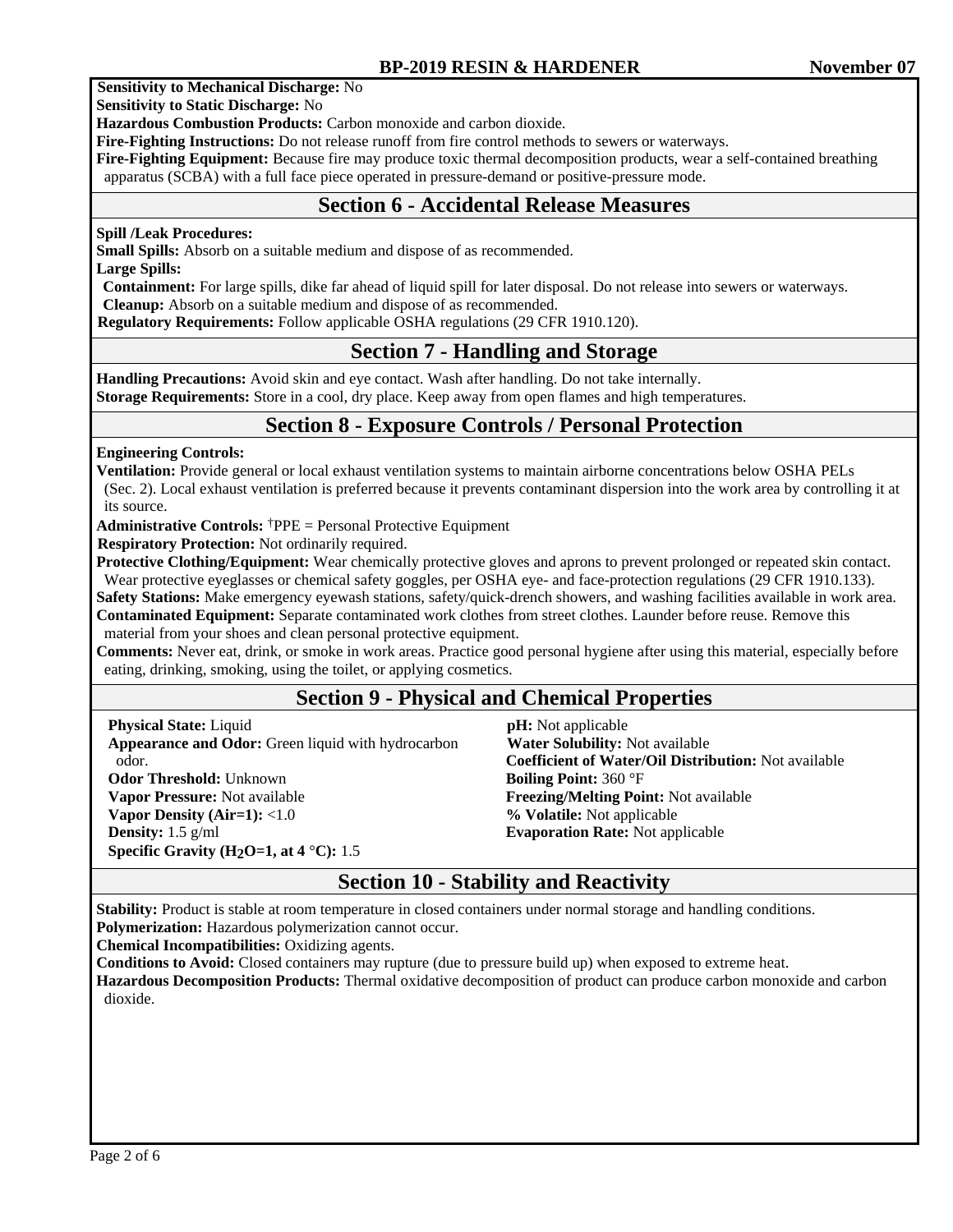#### **November 07 BP-2019 RESIN & HARDENER**

| <b>Section 11- Toxicological Information</b><br><b>Toxicity Data:</b>  |                                                                                                                                                                                  |  |  |
|------------------------------------------------------------------------|----------------------------------------------------------------------------------------------------------------------------------------------------------------------------------|--|--|
|                                                                        |                                                                                                                                                                                  |  |  |
| <b>Skin Effects:</b><br>Irritancy: Mild.<br>Sensitization: May result. | Inhalation is not an expected route of exposure, due to low volatility<br>of product.<br><b>Acute Oral Effects:</b>                                                              |  |  |
| <b>Synergistic Products: None.</b>                                     | Rat, oral, $LD_{50}$ : >2 g/kg diglycidyl ether of bisphenol-A<br>17 g/kg aliphatic mono glycidyl ether<br><b>Chronic Effects:</b> No evidence of adverse effects from available |  |  |
|                                                                        | information.                                                                                                                                                                     |  |  |
|                                                                        | <b>Reproductive Effects: None Known</b><br><b>Mutagenicity:</b> None                                                                                                             |  |  |
|                                                                        | <b>Teratogenicity:</b> None                                                                                                                                                      |  |  |

## **Section 12 - Ecological Information**

**Ecotoxicity:** Keep out of surface waters, sewers and waterways.

## **Section 13 - Disposal Considerations**

**Disposal:** Contact your supplier or a licensed contractor for detailed recommendations. Follow applicable Federal, state, and local regulations.

## **Section 14 - Transport Information**

#### **DOT Transportation Data (49 CFR 172.101):**

 **Shipping Name:** Not regulated.

## **Section 15 - Regulatory Information**

#### **EPA Regulations:**

RCRA Hazardous Waste Number: Not listed

RCRA Hazardous Waste Classification (40 CFR 261): Not classified.

CERCLA Hazardous Substance (40 CFR 302.4): Unlisted.

CERCLA Reportable Quantity (RQ): Not listed.

SARA 311/312 Codes: Immediate Health Hazard.

SARA Toxic Chemical (40 CFR 372.65): Not listed

SARA EHS (Extremely Hazardous Substance) (40 CFR 355): Not listed.

#### **OSHA Regulations:**

Air Contaminant (29 CFR 1910.1000, Table Z-1, Z-1-A): Not listed.

#### **Other Regulations:**

This product has been classified according to the hazard criteria of the Canadian Controlled Products Regulations (CPR) and this MSDS contains all of the information required by the CPR.

## **Section 16 - Other Information**

#### **Prepared By:** ROGER BRUNETTE

**Disclaimer:** The information on this MSDS is based on the data available to us and is believed to be correct. However, Blehm Plastics, Inc. makes no warranty, express or implied regarding the accuracy of this data.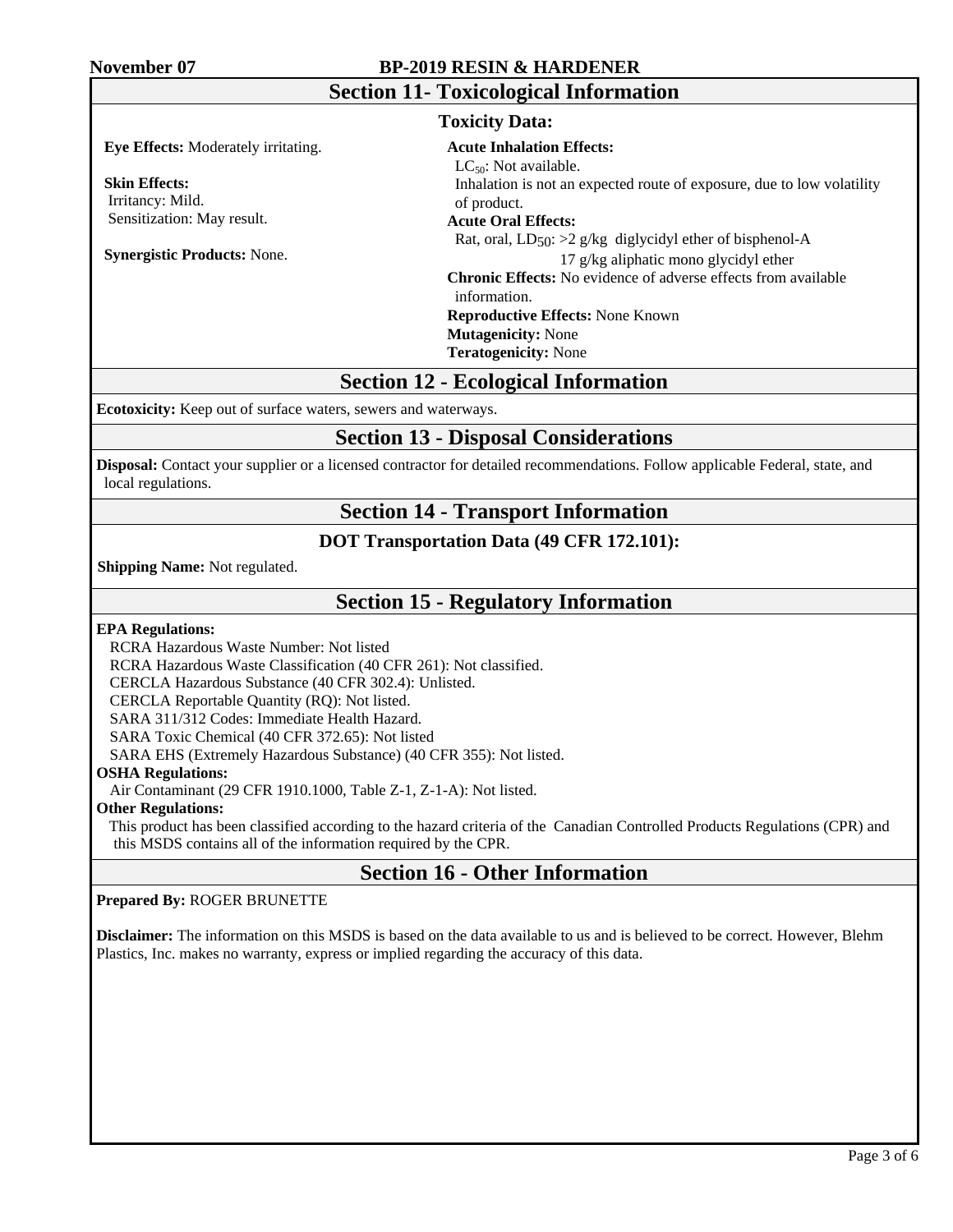**HMIS**

3 1  $\Omega$  $\dagger$ Sec. 8

**H F R** 

# **Section 1 - Chemical Product and Company Identification**

**Product Name:** BP-2019 HARDENER

**General Use:** Combine with BP-2019 Resin and use as an adhesive or laminating resin. **Manufacturer: BLEHM PLASTICS:** 2140 Earlywood Drive, Franklin IN 46131

> FOR CHEMICAL EMERGENCY CALL CHEMTREC (24 HOURS) 1-800-424-9300 (U.S., Canada, Puerto Rico, Virgin Islands) 1-703-527-3887 (Outside above area, collect calls accepted)

For non-emergency information, call: 1-317-736-4090 (Monday-Friday 7:30am to 4:30pm EST)

#### **Section 2 - Composition / Information on Ingredients**

| <b>Ingredient Name</b> | <b>Exposure Limits</b> | <b>CAS Number</b> | $\%$ wt |  |
|------------------------|------------------------|-------------------|---------|--|
| Epoxy-polyamine Adduct | None established       | 68411-70-1        | $<$ 55  |  |
| Epoxy-polyamine Adduct | None established       | 31326-29-1        | <25     |  |
| Triethylenetetramine   | None established       | 112-24-3          | <25     |  |

# **Section 3 - Hazards Identification**

## \*\*\*\*\* Emergency Overview \*\*\*\*\*

### **Potential Health Effects**

**Primary Entry Routes:**

**Target Organs:**

**Acute Effects**

**Inhalation:** Vapor is irritating.

**Eye:** Can cause burns.

**Skin:** May cause burns.

**Ingestion:** May cause burns of mouth, throat, abdominal pain, nausea and vomiting.

**Carcinogenicity:** IARC, NTP, and OSHA do not list product as a carcinogen.

**Medical Conditions Aggravated by Long-Term Exposure:** May produce asthmatic response. May aggravate existing dermatitis.

**Chronic Effects:** May cause sensitization of the respiratory tract and skin.

## **Section 4 - First Aid Measures**

**Inhalation:** Remove to fresh air. Use oxygen if necessary. Get medical attention.

**Eye Contact:** Immediately flush with large amounts of water for at least 15 minutes. Get prompt medical attention.

**Skin Contact:** Remove contaminated clothing. Wash with soap and water. Get medical attention.

**Ingestion: DO NOT** induce vomiting. Give large quantities of water. Get medical attention.

*After first aid, get appropriate in-plant, paramedic, or community medical support.* 

**Note to Physicians:** There is no specific antidote. Treatment should be directed to the control of symptoms.

## **Section 5 - Fire-Fighting Measures**

**Flash Point:** 265 °F (129 °C) **Flash Point Method:** PMCC **Auto Ignition Temperature:** <300 °F (<148 °C) **LEL:** Not determined **UEL:** Not determined **Extinguishing Media:** Water fog, carbon dioxide, or dry chemical  **Unusual Fire or Explosion Hazards:** Water or foam may be dangerous if sprayed into a container of burning liquid.  **Sensitivity to Mechanical Discharge:** No **Sensitivity to Static Discharge:** No

**Hazardous Combustion Products:** Nitrogen oxide gas and carbon monoxide. **Fire-Fighting Instructions:** Do not release runoff from fire control methods to sewers or waterways.

Page 4 of 6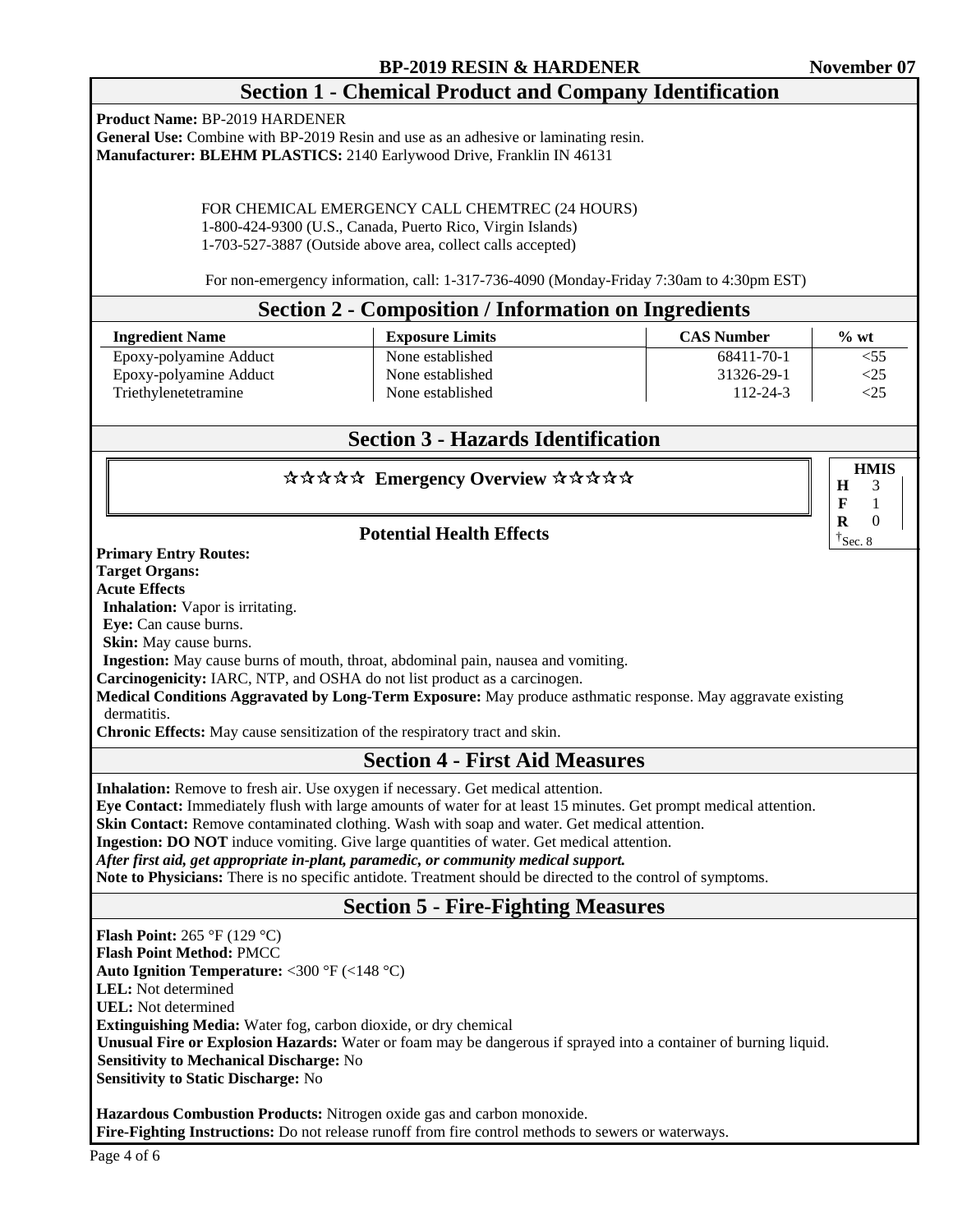#### **November 07 BP-2019 RESIN & HARDENER**

**Fire-Fighting Equipment:** Because fire may produce toxic thermal decomposition products, wear a self-contained breathing apparatus (SCBA) with a full face piece operated in pressure-demand or positive-pressure mode.

## **Section 6 - Accidental Release Measures**

#### **Spill /Leak Procedures:**

**Small Spills:** Absorb on a suitable medium and dispose of as recommended.

**Large Spills:** 

**Containment:** For large spills, dike far ahead of liquid spill for later disposal. Do not release into sewers or waterways. **Cleanup:** Absorb on a suitable medium and dispose of as recommended.

 **Regulatory Requirements:** Follow applicable OSHA regulations (29 CFR 1910.120).

## **Section 7 - Handling and Storage**

**Handling Precautions:** Do not get in eyes, on skin, or on clothing. Do not breathe vapor. Harmful and corrosive if swallowed. Harmful if inhaled or absorbed through skin. Use with ventilation. Wash thoroughly after handling. **Storage Requirements:** Store at room temperature.

## **Section 8 - Exposure Controls / Personal Protection**

#### **Engineering Controls:**

**Ventilation:** Provide general or local exhaust ventilation systems to maintain airborne concentrations below OSHA PELs (Sec. 2). Local exhaust ventilation is preferred because it prevents contaminant dispersion into the work area by controlling it at its source.

**Administrative Controls:** †PPE = Personal Protective Equipment

 **Respiratory Protection:** Seek professional advice prior to respirator selection and use. Follow OSHA respirator regulations (29 CFR 1910.134) and, if necessary, wear a MSHA/NIOSH-approved respirator. Select respirator based on its suitability to provide adequate worker protection for given working conditions.

**Protective Clothing/Equipment:** Wear chemically protective gloves, boots aprons, and gauntlets to prevent prolonged or repeated skin contact. Wear protective eyeglasses or chemical safety goggles, per OSHA eye- and face-protection regulations (29 CFR 1910.133).

**Safety Stations:** Make emergency eyewash stations, safety/quick-drench showers, and washing facilities available in work area. **Contaminated Equipment:** Separate contaminated work clothes from street clothes. Launder before reuse. Remove this material from your shoes and clean personal protective equipment.

**Comments:** Never eat, drink, or smoke in work areas. Practice good personal hygiene after using this material, especially before eating, drinking, smoking, using the toilet, or applying cosmetics.

## **Section 9 - Physical and Chemical Properties**

**Physical State:** Liquid **Appearance and Odor:** Syrup with ammonia like odor. **Odor Threshold:** Unknown **Vapor Pressure:** <0.1 mm Hg **Vapor Density (Air=1):** 5.0 **Density:** 0.98 g/ml **Specific Gravity (H<sub>2</sub>O=1, at 4 <sup>°</sup>C): 0.98** 

 **pH:** Not applicable  **Water Solubility:** <25% **Coefficient of Water/Oil Distribution:** Not available **Boiling Point:** 400 °F (204 °C) **Freezing/Melting Point:** Not available **% Volatile:** Not applicable **Evaporation Rate:** Not available

## **Section 10 - Stability and Reactivity**

**Stability:** Product is stable at room temperature in closed containers under normal storage and handling conditions. **Polymerization:** Hazardous polymerization cannot occur.

**Chemical Incompatibilities:** Mineral or organic acids, oxidizing agents, aldehydes, ketones, and organic halides.

**Conditions to Avoid:** Closed containers may rupture (due to pressure build up) when exposed to extreme heat.

**Hazardous Decomposition Products:** Thermal oxidative decomposition of product can produce carbon monoxide and oxides of nitrogen.